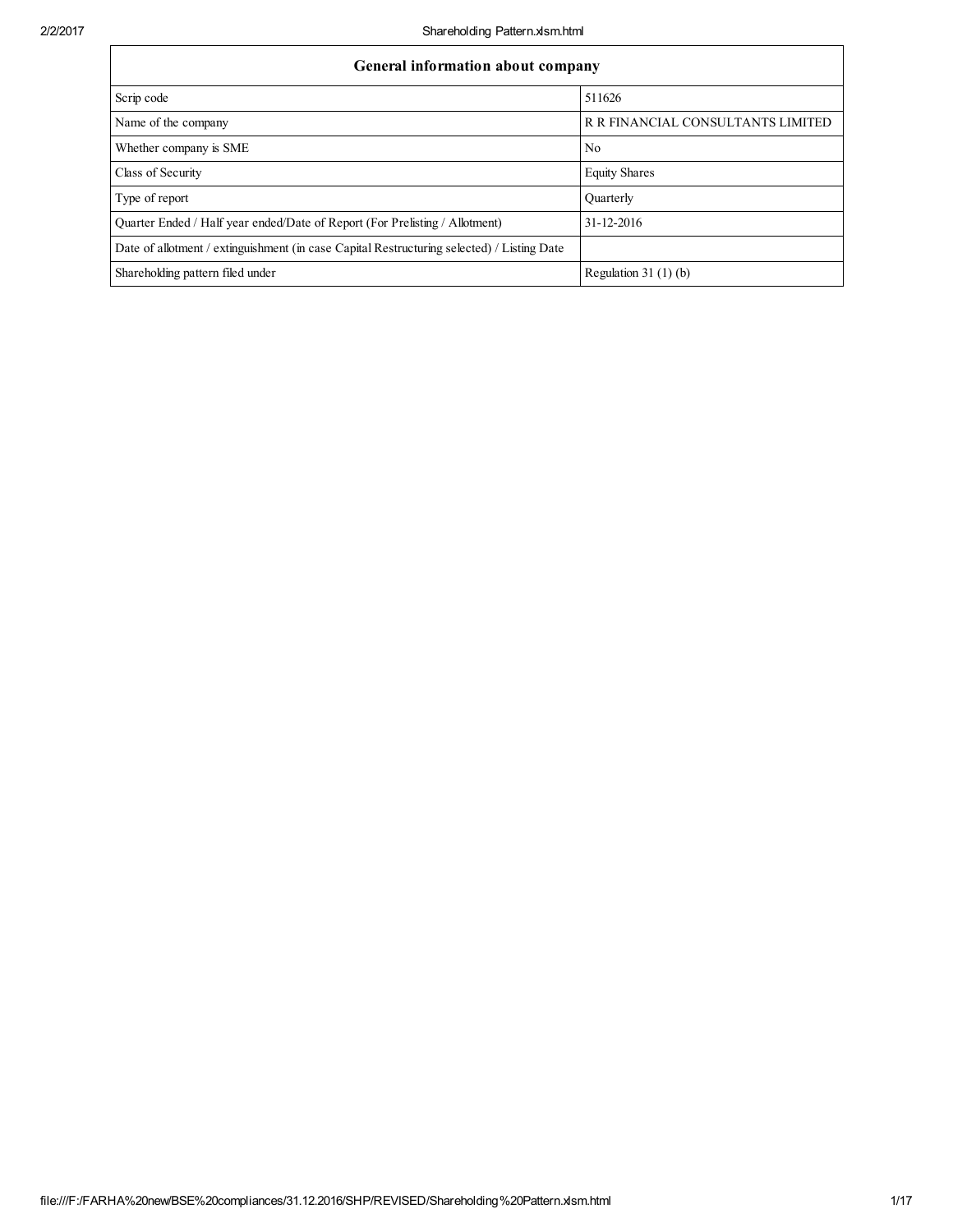| Sr. No.        | Particular                                                                             | Yes/No         |
|----------------|----------------------------------------------------------------------------------------|----------------|
|                | Whether the Listed Entity has issued any partly paid up shares?                        | Yes            |
|                | Whether the Listed Entity has issued any Convertible Securities?                       | N <sub>0</sub> |
|                | Whether the Listed Entity has issued any Warrants?                                     | N <sub>0</sub> |
| $\overline{4}$ | Whether the Listed Entity has any shares against which depository receipts are issued? | N <sub>0</sub> |
|                | Whether the Listed Entity has any shares in locked-in?                                 | N <sub>0</sub> |
| 6              | Whether any shares held by promoters are pledge or otherwise encumbered?               | N <sub>0</sub> |
|                | Whether company has equity shares with differential voting rights?                     | N <sub>0</sub> |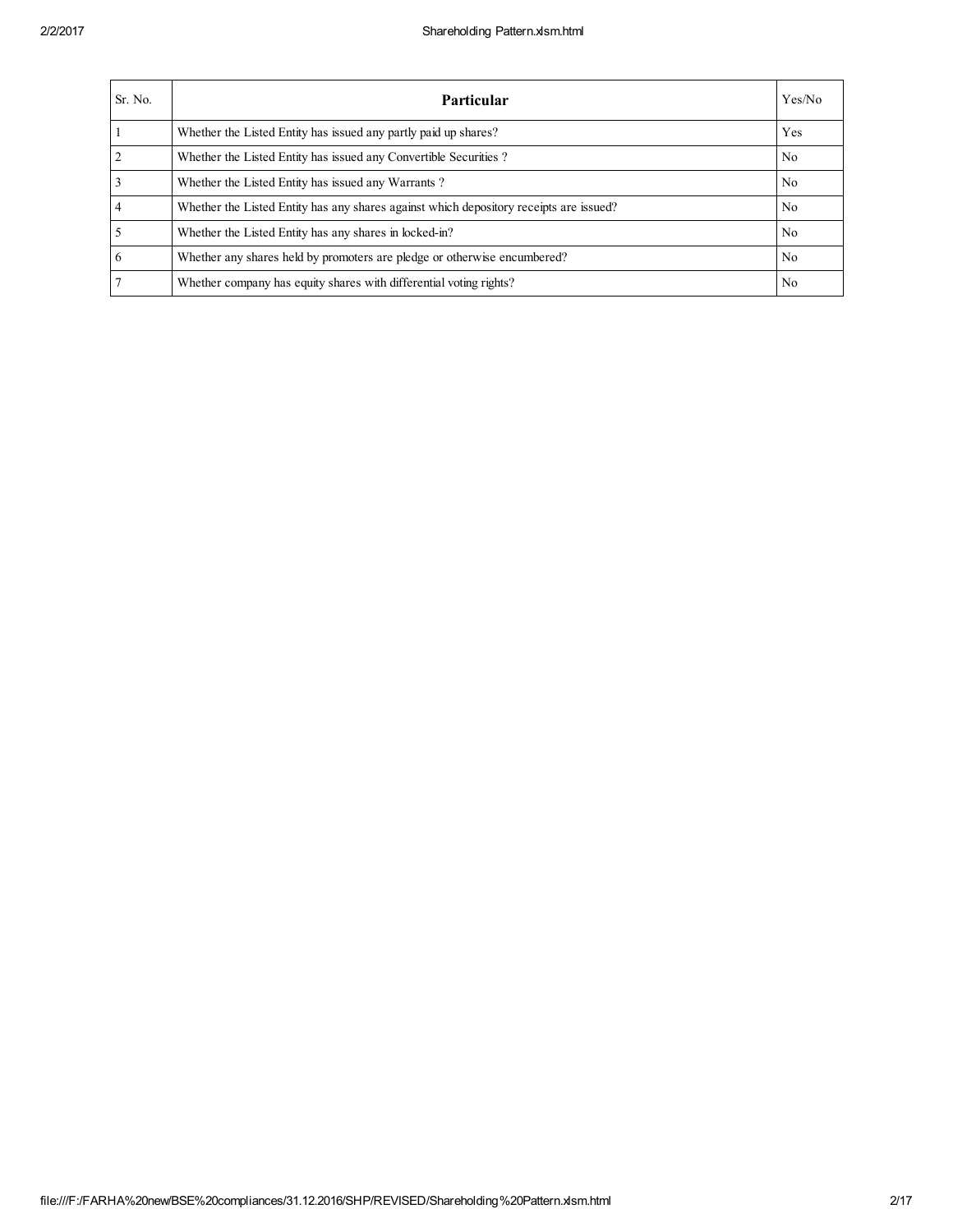|                 | Table I - Summary Statement holding of specified securities |              |                       |                                                                       |                                      |                      |                                        |                                                                  |                       |          |          |
|-----------------|-------------------------------------------------------------|--------------|-----------------------|-----------------------------------------------------------------------|--------------------------------------|----------------------|----------------------------------------|------------------------------------------------------------------|-----------------------|----------|----------|
|                 | Category                                                    | Nos. Of      | No. of<br>fully paid  | No. Of<br>Partly<br>paid-up                                           | No. Of<br>shares                     | Total nos.<br>shares | Shareholding as a<br>% of total no. of | Number of Voting Rights held in each<br>class of securities (IX) |                       |          |          |
| Category<br>(I) | of<br>shareholder                                           | shareholders | up equity             | equity                                                                | underlying<br>Depository             | held $(VII)$         | shares (calculated<br>as per SCRR,     | No of Voting (XIV) Rights                                        |                       |          | Total as |
|                 | (II)                                                        | (III)        | shares<br>held $(IV)$ | shares<br>$= (IV) +$<br>Receipts<br>held<br>$(V)+(VI)$<br>(VI)<br>(V) | 1957) (VIII) As a<br>$%$ of (A+B+C2) | Class eg:<br>X       | Class<br>eg:y                          | Total                                                            | $a\%$ of<br>$(A+B+C)$ |          |          |
| (A)             | Promoter<br>&<br>Promoter<br>Group                          | 7            | 7670200               | $\mathbf{0}$                                                          |                                      | 7670200              | 69.35                                  | 7670200                                                          |                       | 7670200  | 69.35    |
| (B)             | Public                                                      | 3992         | 3390500               | $\theta$                                                              |                                      | 3390500              | 30.65                                  | 3390500                                                          |                       | 3390500  | 30.65    |
| (C)             | Non<br>Promoter-<br>Non Public                              |              |                       |                                                                       |                                      |                      |                                        |                                                                  |                       |          |          |
| (C1)            | <b>Shares</b><br>underlying<br><b>DRs</b>                   |              |                       |                                                                       |                                      |                      |                                        |                                                                  |                       |          |          |
| (C2)            | Shares held<br>by<br>Employee<br>Trusts                     |              |                       |                                                                       |                                      |                      |                                        |                                                                  |                       |          |          |
|                 | Total                                                       | 3999         | 11060700              | $\mathbf{0}$                                                          |                                      | 11060700             | 100                                    | 11060700                                                         |                       | 11060700 | 100      |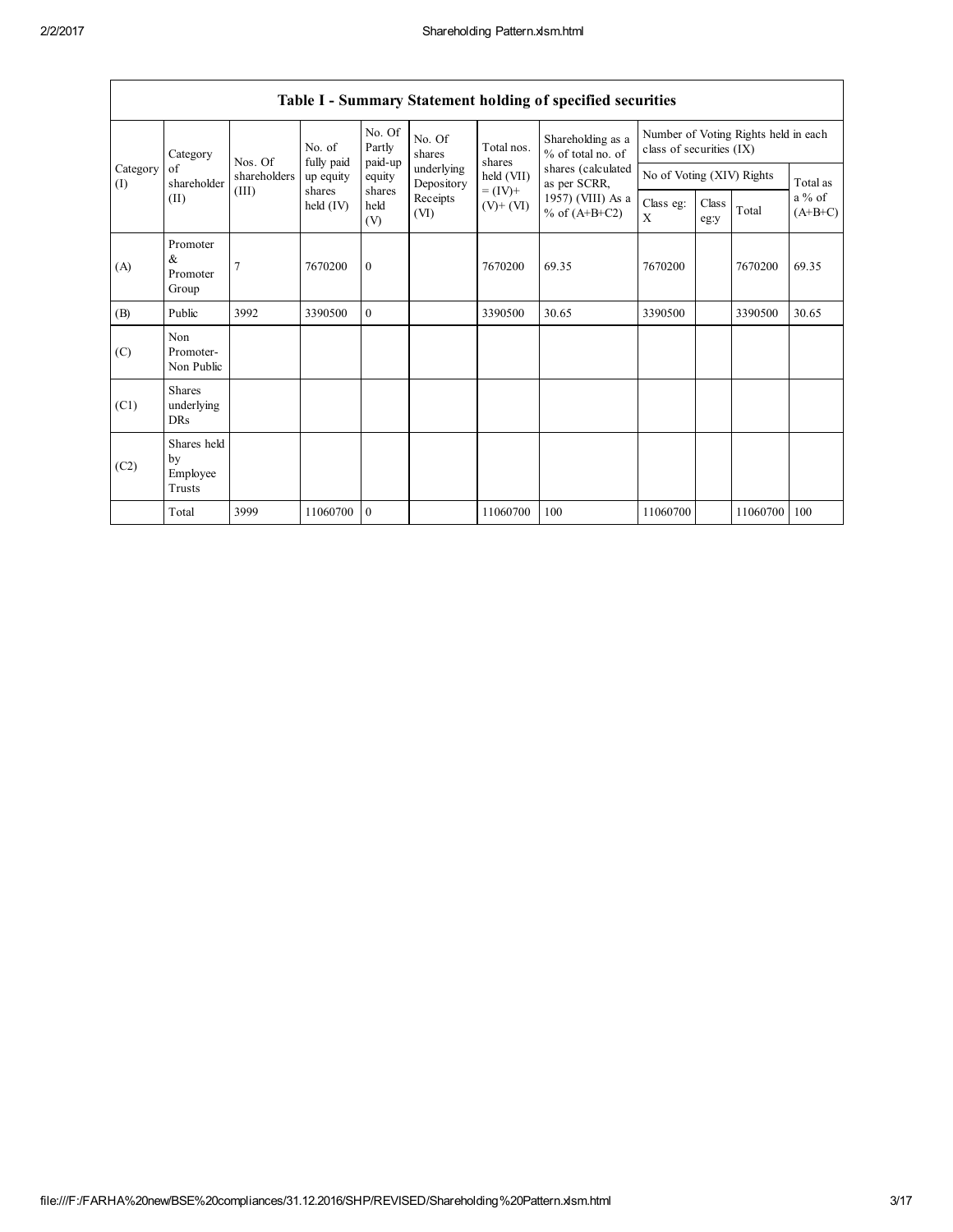| Category<br>$\sigma$ f<br>Category | No. Of<br>No. of<br><b>Shares</b><br><b>Shares</b><br>Underlying<br>Underlying<br>Outstanding<br>shareholder<br>Outstanding | No. Of Shares<br>Underlying<br>Outstanding<br>convertible<br>securities and | Shareholding, as a %<br>assuming full conversion<br>of convertible securities (<br>as a percentage of diluted | Number of<br>Locked in<br>shares (XII) |                                                           | Number of<br><b>Shares</b><br>pledged or<br>otherwise<br>encumbered<br>(XIII) |                                                         | Number of<br>equity shares<br>held in |                                                  |                                |
|------------------------------------|-----------------------------------------------------------------------------------------------------------------------------|-----------------------------------------------------------------------------|---------------------------------------------------------------------------------------------------------------|----------------------------------------|-----------------------------------------------------------|-------------------------------------------------------------------------------|---------------------------------------------------------|---------------------------------------|--------------------------------------------------|--------------------------------|
| (I)                                | (II)                                                                                                                        | convertible<br>securities<br>(X)                                            | Warrants<br>(Xi)                                                                                              | No. Of<br>Warrants (Xi)<br>(a)         | share capital) (XI)=<br>(VII)+(X) As a % of<br>$(A+B+C2)$ | N <sub>0</sub><br>(a)                                                         | As a<br>$%$ of<br>total<br><b>Shares</b><br>held<br>(b) | No.<br>(a)                            | As a<br>$%$ of<br>total<br>Shares<br>held<br>(b) | dematerialized<br>form $(XIV)$ |
| (A)                                | Promoter<br>$\&$<br>Promoter<br>Group                                                                                       |                                                                             |                                                                                                               |                                        | 69.35                                                     |                                                                               |                                                         |                                       |                                                  | 7670200                        |
| (B)                                | Public                                                                                                                      |                                                                             |                                                                                                               |                                        | 30.65                                                     |                                                                               |                                                         |                                       |                                                  | 2015400                        |
| (C)                                | Non<br>Promoter-<br>Non Public                                                                                              |                                                                             |                                                                                                               |                                        |                                                           |                                                                               |                                                         |                                       |                                                  |                                |
| (C1)                               | <b>Shares</b><br>underlying<br>DRs                                                                                          |                                                                             |                                                                                                               |                                        |                                                           |                                                                               |                                                         |                                       |                                                  |                                |
| (C2)                               | Shares held<br>by<br>Employee<br>Trusts                                                                                     |                                                                             |                                                                                                               |                                        |                                                           |                                                                               |                                                         |                                       |                                                  |                                |
|                                    | Total                                                                                                                       |                                                                             |                                                                                                               |                                        | 100                                                       |                                                                               |                                                         |                                       |                                                  | 9685600                        |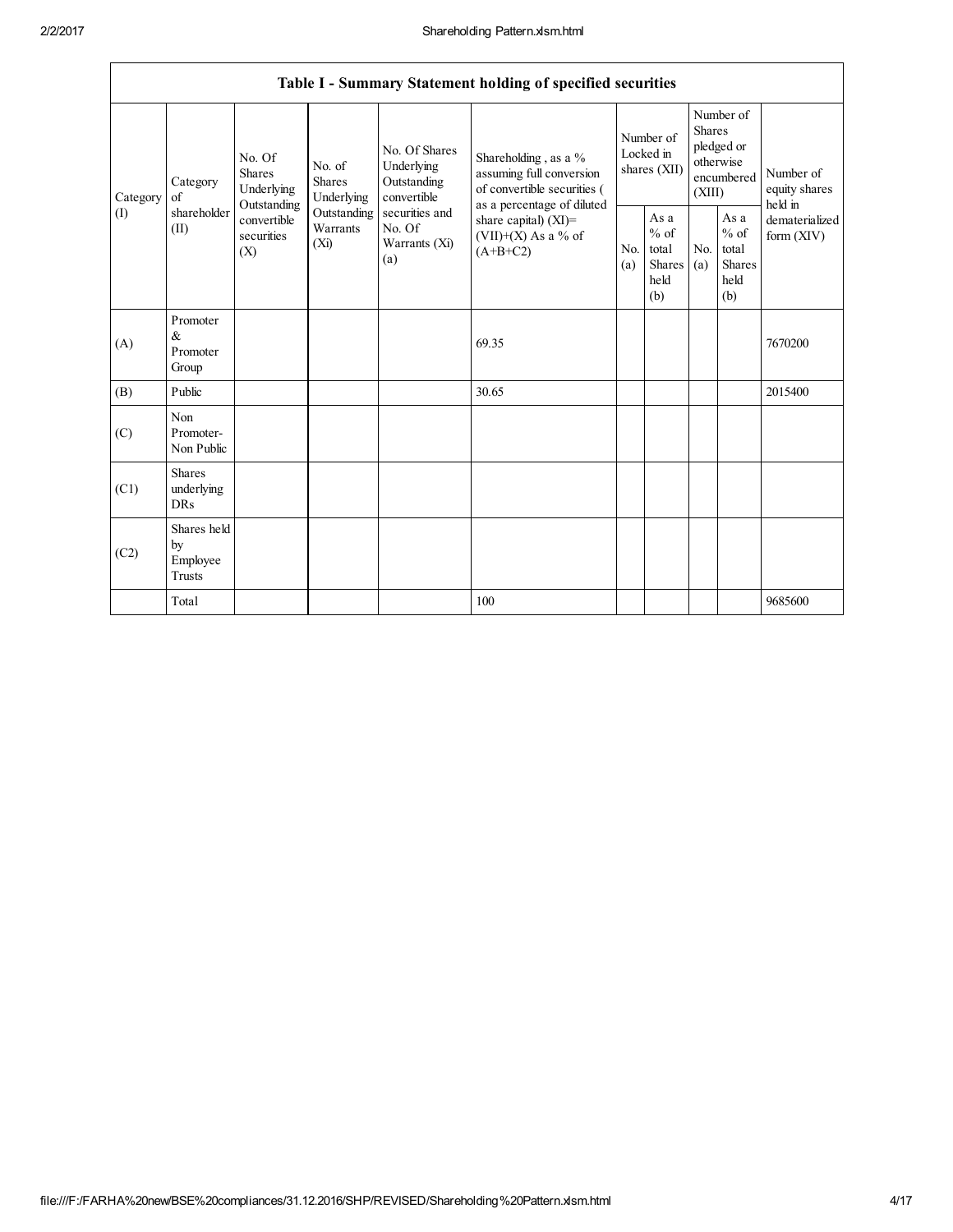|                                                                                                | Table II - Statement showing shareholding pattern of the Promoter and Promoter Group                                |                         |                                   |                                 |                                    |                              |                                                      |                               |               |                                 |                                     |
|------------------------------------------------------------------------------------------------|---------------------------------------------------------------------------------------------------------------------|-------------------------|-----------------------------------|---------------------------------|------------------------------------|------------------------------|------------------------------------------------------|-------------------------------|---------------|---------------------------------|-------------------------------------|
|                                                                                                |                                                                                                                     |                         |                                   | No.<br><b>Of</b>                | No. Of                             | Total                        | Shareholding<br>as a $%$ of                          | each class of securities (IX) |               | Number of Voting Rights held in |                                     |
| Sr.                                                                                            | Category $\&$<br>Name of the                                                                                        | Nos. Of<br>shareholders | No. of<br>fully paid<br>up equity | Partly<br>paid-<br>up           | shares<br>underlying<br>Depository | nos.<br>shares<br>held (VII) | total no. of<br>shares<br>(calculated as             | No of Voting (XIV) Rights     |               |                                 | Total<br>as a                       |
|                                                                                                | Shareholders (I)                                                                                                    | (III)                   | shares<br>held (IV)               | equity<br>shares<br>held<br>(V) | Receipts<br>(VI)                   | $= (IV) +$<br>$(V)+(VI)$     | per SCRR,<br>1957) (VIII)<br>As a % of<br>$(A+B+C2)$ | Class eg:<br>Χ                | Class<br>eg:y | Total                           | $%$ of<br>Total<br>Voting<br>rights |
| A                                                                                              | Table II - Statement showing shareholding pattern of the Promoter and Promoter Group                                |                         |                                   |                                 |                                    |                              |                                                      |                               |               |                                 |                                     |
| (1)                                                                                            | Indian                                                                                                              |                         |                                   |                                 |                                    |                              |                                                      |                               |               |                                 |                                     |
| (a)                                                                                            | Individuals/Hindu<br>undivided Family                                                                               | $\overline{3}$          | 6658000                           | $\mathbf{0}$                    |                                    | 6658000                      | 60.2                                                 | 6658000                       |               | 6658000                         | 60.2                                |
| (d)                                                                                            | Any Other<br>(specify)                                                                                              | $\overline{4}$          | 1012200                           | $\boldsymbol{0}$                |                                    | 1012200                      | 9.15                                                 | 1012200                       |               | 1012200                         | 9.15                                |
| Sub-Total<br>(A)(1)                                                                            |                                                                                                                     | 7                       | 7670200                           | $\mathbf{0}$                    |                                    | 7670200                      | 69.35                                                | 7670200                       |               | 7670200                         | 69.35                               |
| (2)                                                                                            | Foreign                                                                                                             |                         |                                   |                                 |                                    |                              |                                                      |                               |               |                                 |                                     |
| Total<br>Shareholding<br>of Promoter<br>and<br>Promoter<br>Group $(A)=$<br>$(A)(1)+(A)$<br>(2) |                                                                                                                     | 7                       | 7670200                           | $\mathbf{0}$                    |                                    | 7670200                      | 69.35                                                | 7670200                       |               | 7670200                         | 69.35                               |
| $\, {\bf B}$                                                                                   | Table III - Statement showing shareholding pattern of the Public shareholder                                        |                         |                                   |                                 |                                    |                              |                                                      |                               |               |                                 |                                     |
| (1)                                                                                            | Institutions                                                                                                        |                         |                                   |                                 |                                    |                              |                                                      |                               |               |                                 |                                     |
| (3)                                                                                            | Non-institutions                                                                                                    |                         |                                   |                                 |                                    |                              |                                                      |                               |               |                                 |                                     |
| (a(i))                                                                                         | Individuals -<br>i.Individual<br>shareholders<br>holding nominal<br>share capital up<br>to Rs. 2 lakhs.             | 3880                    | 1612168                           | $\boldsymbol{0}$                |                                    | 1612168                      | 14.58                                                | 1612168                       |               | 1612168                         | 14.58                               |
| (a(ii))                                                                                        | Individuals - ii.<br>Individual<br>shareholders<br>holding nominal<br>share capital in<br>excess of Rs. 2<br>lakhs. | $\mathbf{1}$            | 120400                            | $\mathbf{0}$                    |                                    | 120400                       | 1.09                                                 | 120400                        |               | 120400                          | 1.09                                |
| (e)                                                                                            | Any Other<br>(specify)                                                                                              | 111                     | 1657932                           | $\mathbf{0}$                    |                                    | 1657932                      | 14.99                                                | 1657932                       |               | 1657932                         | 14.99                               |
| Sub-Total<br>(B)(3)                                                                            |                                                                                                                     | 3992                    | 3390500                           | $\boldsymbol{0}$                |                                    | 3390500                      | 30.65                                                | 3390500                       |               | 3390500                         | 30.65                               |
| <b>Total Public</b><br>Shareholding<br>$(B)=(B)(1)+$<br>$(B)(2)+(B)$<br>(3)                    |                                                                                                                     | 3992                    | 3390500                           | $\boldsymbol{0}$                |                                    | 3390500                      | 30.65                                                | 3390500                       |               | 3390500                         | 30.65                               |
| $\mathbf C$                                                                                    | Table IV - Statement showing shareholding pattern of the Non Promoter- Non Public shareholder                       |                         |                                   |                                 |                                    |                              |                                                      |                               |               |                                 |                                     |
| Total (<br>$A+B+C2$ )                                                                          |                                                                                                                     | 3999                    | 11060700 0                        |                                 |                                    | 11060700                     | 100                                                  | 11060700                      |               | 11060700                        | 100                                 |
| Total<br>$(A+B+C)$                                                                             |                                                                                                                     | 3999                    | 11060700                          | $\overline{0}$                  |                                    | 11060700                     | 100                                                  | 11060700                      |               | 11060700                        | 100                                 |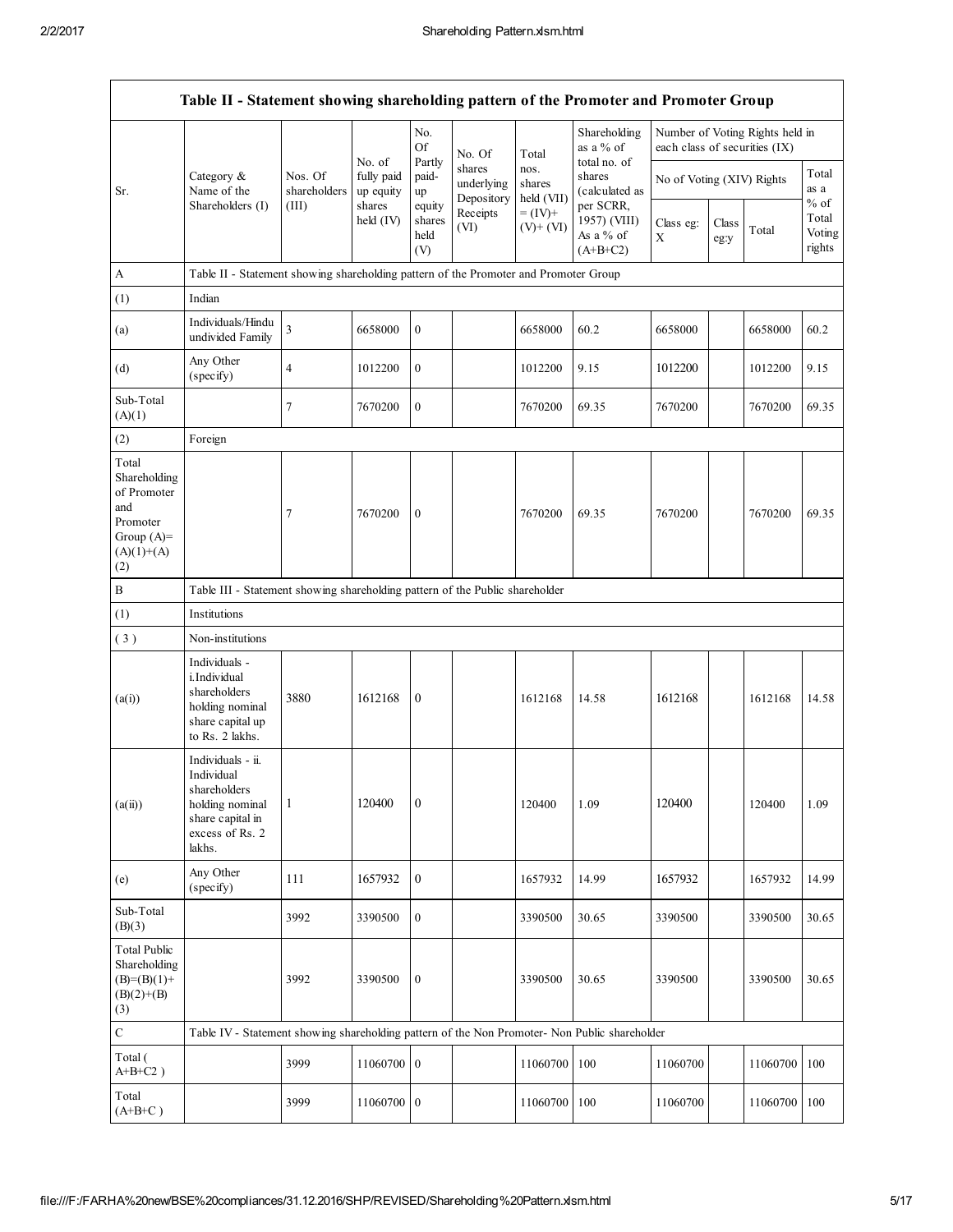|                                                                                         |                                                                                    |                                                                                                    |                                               | Table II - Statement showing shareholding pattern of the Promoter and Promoter Group          |                                        |                                                  |                                                                        |                                                  |                                                                         |
|-----------------------------------------------------------------------------------------|------------------------------------------------------------------------------------|----------------------------------------------------------------------------------------------------|-----------------------------------------------|-----------------------------------------------------------------------------------------------|----------------------------------------|--------------------------------------------------|------------------------------------------------------------------------|--------------------------------------------------|-------------------------------------------------------------------------|
| Sr.                                                                                     | No. Of<br>Shares<br>Underlying                                                     | No. Of Shares<br>No. of<br>Underlying<br><b>Shares</b><br>Outstanding<br>Underlying<br>convertible |                                               | Shareholding, as a %<br>assuming full conversion of<br>convertible securities (as a           | Number of<br>Locked in<br>shares (XII) |                                                  | Number of<br>Shares<br>pledged or<br>otherwise<br>encumbered<br>(XIII) |                                                  | Number of<br>equity shares<br>held in<br>dematerialized<br>form $(XIV)$ |
|                                                                                         | Outstanding<br>Outstanding<br>convertible<br>Warrants<br>securities (X)<br>$(X_i)$ |                                                                                                    | securities and No.<br>Of Warrants (Xi)<br>(a) | percentage of diluted share<br>capital) (XI)= $(VII)+(X)$ As a<br>% of $(A+B+C2)$             |                                        | As a<br>$%$ of<br>total<br>Shares<br>held<br>(b) | No.<br>(a)                                                             | As a<br>$%$ of<br>total<br>Shares<br>held<br>(b) |                                                                         |
| $\mathbf{A}$                                                                            |                                                                                    |                                                                                                    |                                               | Table II - Statement showing shareholding pattern of the Promoter and Promoter Group          |                                        |                                                  |                                                                        |                                                  |                                                                         |
| (1)                                                                                     | Indian                                                                             |                                                                                                    |                                               |                                                                                               |                                        |                                                  |                                                                        |                                                  |                                                                         |
| (a)                                                                                     |                                                                                    |                                                                                                    |                                               | 60.2                                                                                          |                                        |                                                  |                                                                        |                                                  | 6658000                                                                 |
| (d)                                                                                     |                                                                                    |                                                                                                    |                                               | 9.15                                                                                          |                                        |                                                  |                                                                        |                                                  | 1012200                                                                 |
| Sub-Total $(A)$<br>(1)                                                                  |                                                                                    |                                                                                                    |                                               | 69.35                                                                                         |                                        |                                                  |                                                                        |                                                  | 7670200                                                                 |
| (2)                                                                                     | Foreign                                                                            |                                                                                                    |                                               |                                                                                               |                                        |                                                  |                                                                        |                                                  |                                                                         |
| Total<br>Shareholding<br>of Promoter<br>and Promoter<br>Group $(A)=$<br>$(A)(1)+(A)(2)$ |                                                                                    |                                                                                                    |                                               | 69.35                                                                                         |                                        |                                                  |                                                                        |                                                  | 7670200                                                                 |
| $\boldsymbol{B}$                                                                        |                                                                                    |                                                                                                    |                                               | Table III - Statement showing shareholding pattern of the Public shareholder                  |                                        |                                                  |                                                                        |                                                  |                                                                         |
| (1)                                                                                     | Institutions                                                                       |                                                                                                    |                                               |                                                                                               |                                        |                                                  |                                                                        |                                                  |                                                                         |
| (3)                                                                                     | Non-institutions                                                                   |                                                                                                    |                                               |                                                                                               |                                        |                                                  |                                                                        |                                                  |                                                                         |
| (a(i))                                                                                  |                                                                                    |                                                                                                    |                                               | 14.58                                                                                         |                                        |                                                  |                                                                        |                                                  | 882568                                                                  |
| (a(ii))                                                                                 |                                                                                    |                                                                                                    |                                               | 1.09                                                                                          |                                        |                                                  |                                                                        |                                                  | $\mathbf{0}$                                                            |
| (e)                                                                                     |                                                                                    |                                                                                                    |                                               | 14.99                                                                                         |                                        |                                                  |                                                                        |                                                  | 1132832                                                                 |
| Sub-Total $(B)$<br>(3)                                                                  |                                                                                    |                                                                                                    |                                               | 30.65                                                                                         |                                        |                                                  |                                                                        |                                                  | 2015400                                                                 |
| <b>Total Public</b><br>Shareholding<br>$(B)= (B)(1) +$<br>$(B)(2)+(B)(3)$               |                                                                                    |                                                                                                    |                                               | 30.65                                                                                         |                                        |                                                  |                                                                        |                                                  | 2015400                                                                 |
| $\mathbf C$                                                                             |                                                                                    |                                                                                                    |                                               | Table IV - Statement showing shareholding pattern of the Non Promoter- Non Public shareholder |                                        |                                                  |                                                                        |                                                  |                                                                         |
| Total (<br>$A+B+C2$ )                                                                   |                                                                                    |                                                                                                    |                                               | 100                                                                                           |                                        |                                                  |                                                                        |                                                  | 9685600                                                                 |
| Total (A+B+C<br>$\lambda$                                                               |                                                                                    |                                                                                                    |                                               | 100                                                                                           |                                        |                                                  |                                                                        |                                                  | 9685600                                                                 |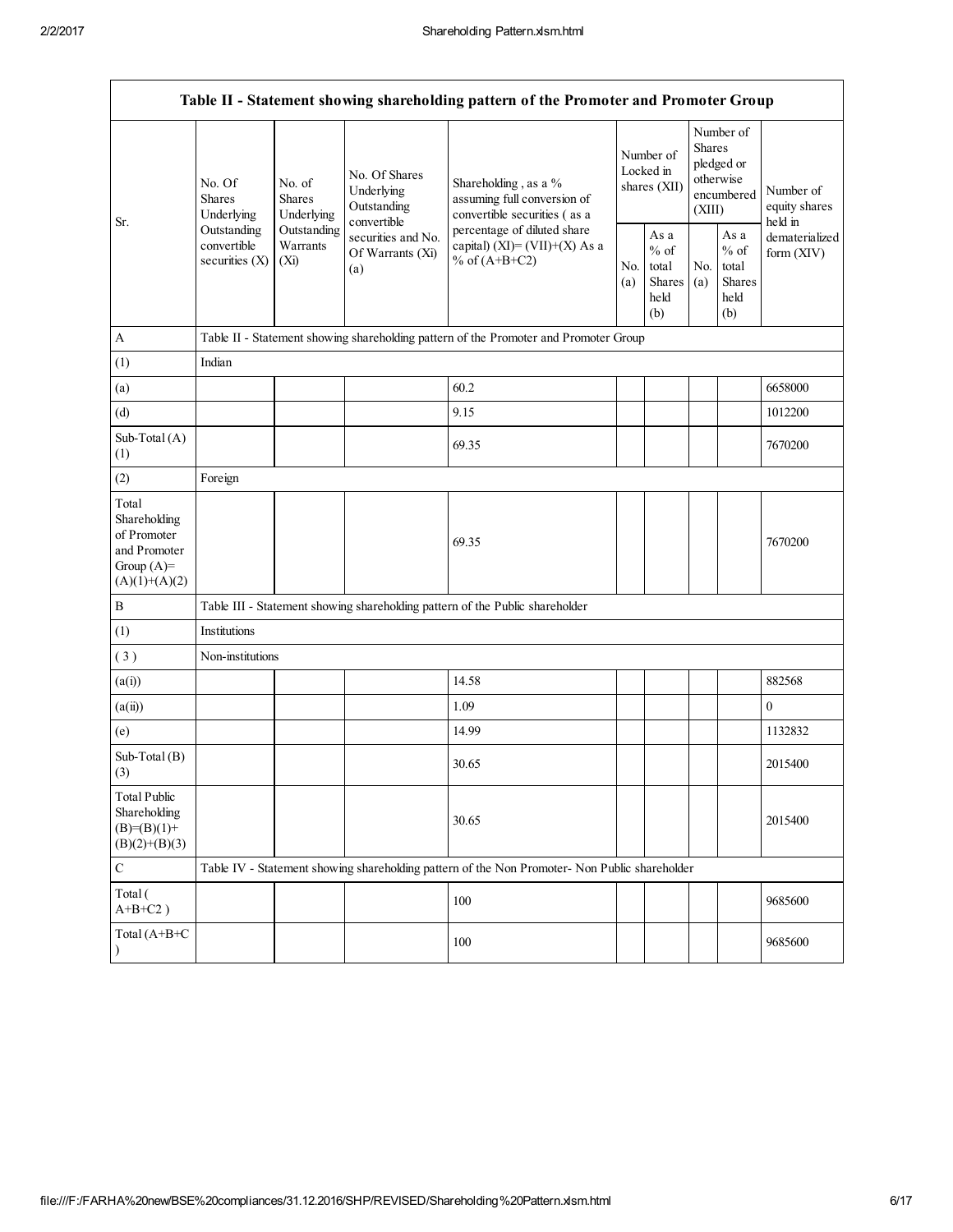|                                                                                                                                                                                             |                  | Individuals/Hindu undivided Family |                             |                       |  |  |  |
|---------------------------------------------------------------------------------------------------------------------------------------------------------------------------------------------|------------------|------------------------------------|-----------------------------|-----------------------|--|--|--|
| Searial No.                                                                                                                                                                                 | 1                | $\boldsymbol{2}$                   | $\ensuremath{\mathfrak{Z}}$ |                       |  |  |  |
| Name of the<br>Shareholders (I)                                                                                                                                                             | Rajat Prasad     | Raghunandan Prasad                 | Sarla Prasad                | Click here to go back |  |  |  |
| PAN (II)                                                                                                                                                                                    | AAGPP7229J       | AAJPP1653R                         | AHAPP9138R                  | Total                 |  |  |  |
| No. of fully paid<br>up equity shares<br>held (IV)                                                                                                                                          | 6301400          | 199500                             | 157100                      | 6658000               |  |  |  |
| No. Of Partly paid-<br>up equity shares<br>held (V)                                                                                                                                         | $\boldsymbol{0}$ | $\boldsymbol{0}$                   | $\boldsymbol{0}$            | $\boldsymbol{0}$      |  |  |  |
| No. Of shares<br>underlying<br>Depository<br>Receipts (VI)                                                                                                                                  |                  |                                    |                             |                       |  |  |  |
| Total nos. shares<br>held $(VII) = (IV) +$<br>$(V)$ + $(VI)$                                                                                                                                | 6301400          | 199500                             | 157100                      | 6658000               |  |  |  |
| Shareholding as a<br>% of total no. of<br>shares (calculated<br>as per SCRR,<br>1957) (VIII) As a<br>% of $(A+B+C2)$                                                                        | 56.97            | 1.8                                | 1.42                        | 60.2                  |  |  |  |
| Number of Voting Rights held in each class of securities (IX)                                                                                                                               |                  |                                    |                             |                       |  |  |  |
| Class eg: $X$                                                                                                                                                                               | 6301400          | 199500                             | 157100                      | 6658000               |  |  |  |
| Class eg:y                                                                                                                                                                                  |                  |                                    |                             |                       |  |  |  |
| Total                                                                                                                                                                                       | 6301400          | 199500                             | 157100                      | 6658000               |  |  |  |
| Total as a % of<br>Total Voting rights                                                                                                                                                      | 56.97            | 1.8                                | 1.42                        | 60.2                  |  |  |  |
| No. Of Shares<br>Underlying<br>Outstanding<br>convertible<br>securities $(X)$                                                                                                               |                  |                                    |                             |                       |  |  |  |
| No. of Shares<br>Underlying<br>Outstanding<br>Warrants (Xi)                                                                                                                                 |                  |                                    |                             |                       |  |  |  |
| No. Of Shares<br>Underlying<br>Outstanding<br>convertible<br>securities and No.<br>Of Warrants (Xi)<br>(a)                                                                                  |                  |                                    |                             |                       |  |  |  |
| Shareholding, as a<br>% assuming full<br>conversion of<br>convertible<br>securities (as a<br>percentage of<br>diluted share<br>capital) $(XI)$ =<br>$(VII)+(Xi)(a)$ As a<br>% of $(A+B+C2)$ | 56.97            | 1.8                                | 1.42                        | 60.2                  |  |  |  |
| Number of Locked in shares (XII)                                                                                                                                                            |                  |                                    |                             |                       |  |  |  |
| No. $(a)$                                                                                                                                                                                   |                  |                                    |                             |                       |  |  |  |
| As a % of total                                                                                                                                                                             |                  |                                    |                             |                       |  |  |  |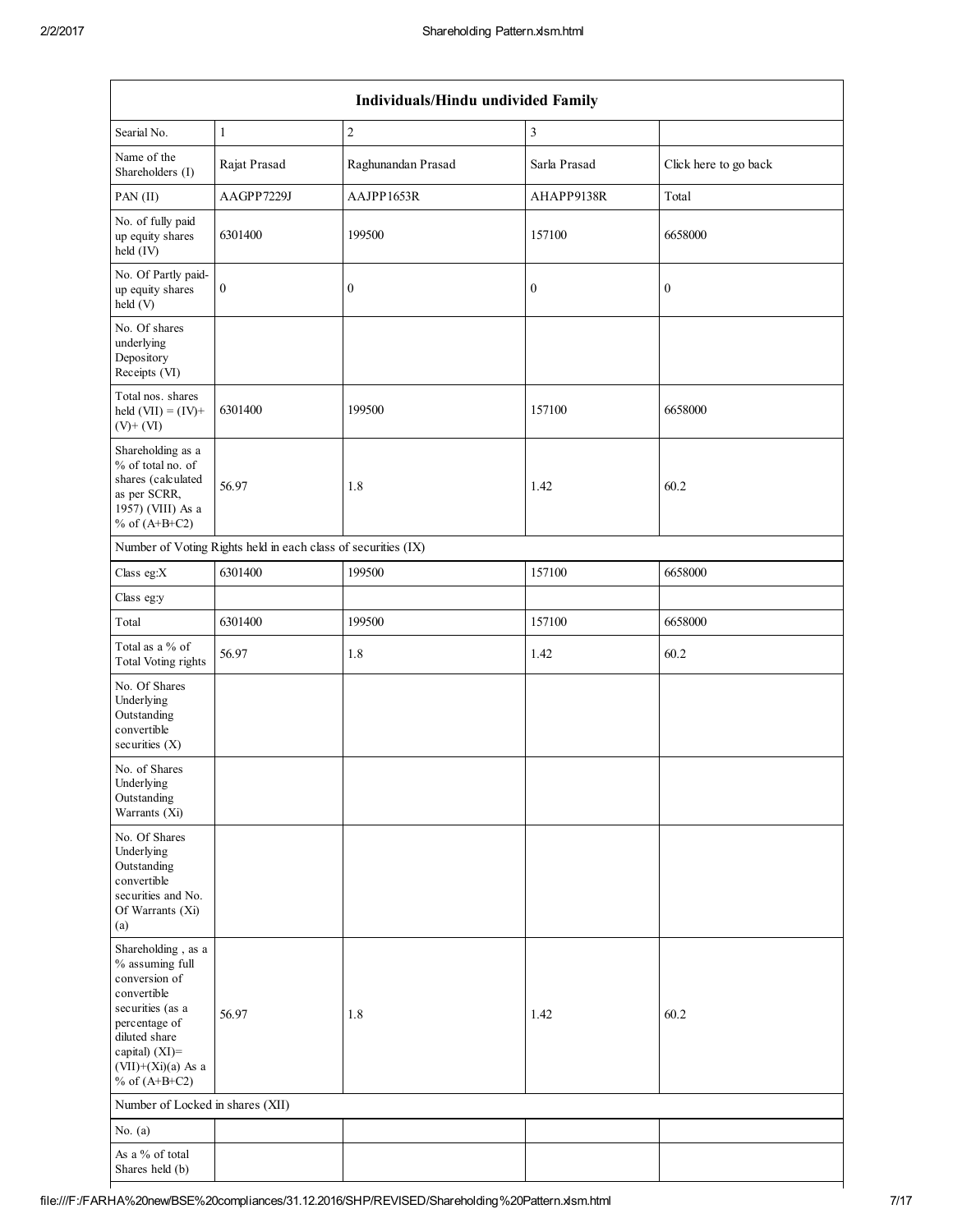|                                                                      | Number of Shares pledged or otherwise encumbered (XIII) |        |        |         |
|----------------------------------------------------------------------|---------------------------------------------------------|--------|--------|---------|
| No. $(a)$                                                            |                                                         |        |        |         |
| As a % of total<br>Shares held (b)                                   |                                                         |        |        |         |
| Number of equity<br>shares held in<br>dematerialized<br>form $(XIV)$ | 6301400                                                 | 199500 | 157100 | 6658000 |
| Reason for not providing PAN                                         |                                                         |        |        |         |
| Reason for not<br>providing PAN                                      |                                                         |        |        |         |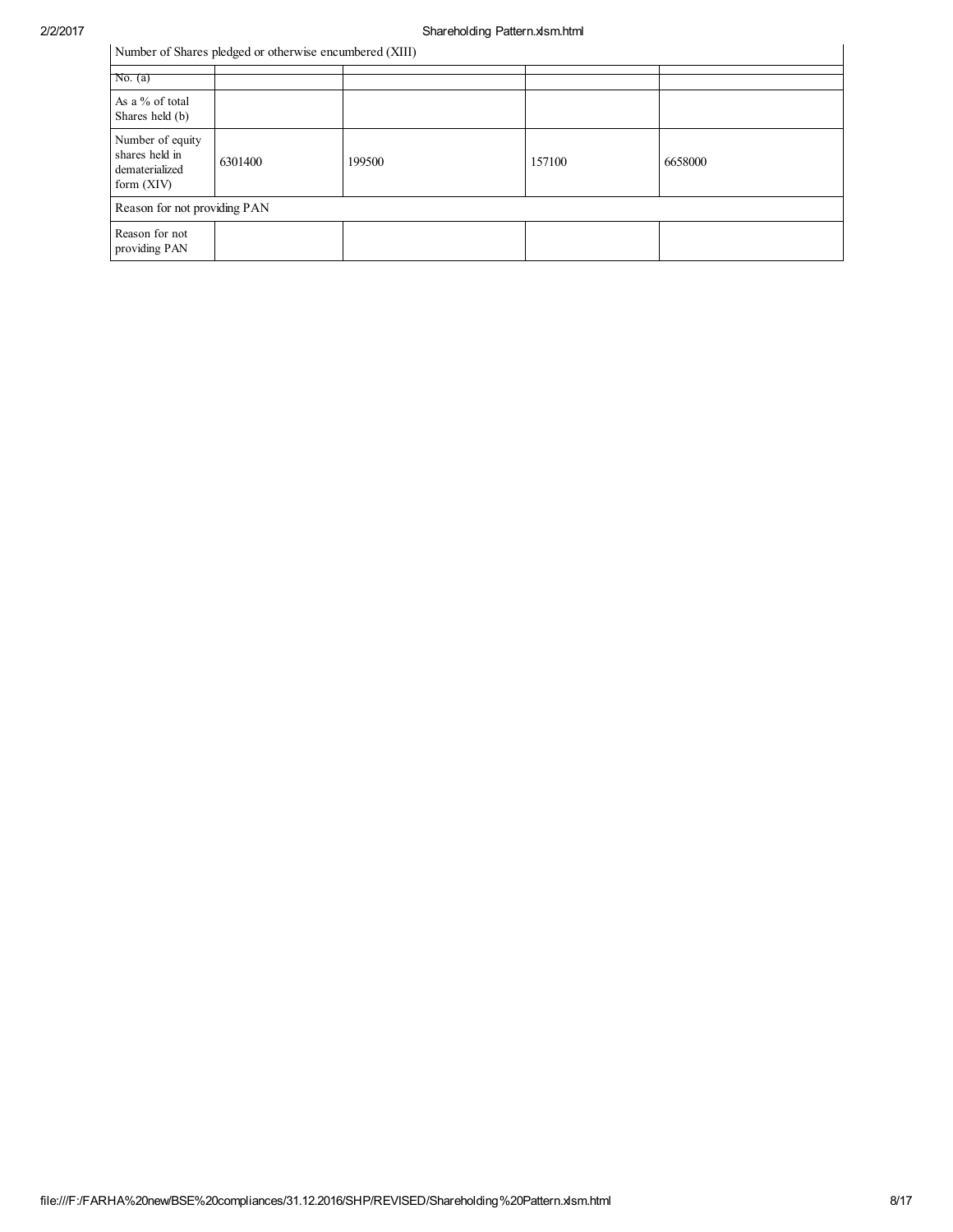|                                                                                                                                                                     |                                                               | Any Other (specify)                          |                                    |                                  |                          |
|---------------------------------------------------------------------------------------------------------------------------------------------------------------------|---------------------------------------------------------------|----------------------------------------------|------------------------------------|----------------------------------|--------------------------|
| Searial No.                                                                                                                                                         | $\mathbf{1}$                                                  | $\overline{c}$                               | $\overline{\mathbf{3}}$            | $\overline{4}$                   |                          |
| Category                                                                                                                                                            | <b>Bodies Corporate</b>                                       | <b>Bodies Corporate</b>                      | <b>Bodies Corporate</b>            | <b>Bodies Corporate</b>          | Click here to<br>go back |
| Name of the<br>Shareholders (I)                                                                                                                                     | Priyadarshini Holdings<br>Private Limited                     | Sabre Trading And Finance<br>Private Limited | Prasad Holdings<br>Private Limited | R. P. Credits<br>Private Limited |                          |
| PAN (II)                                                                                                                                                            | AAACP0420E                                                    | AAACS2736E                                   | AAACP0203H                         | AAACR0607D                       | Total                    |
| No. of the<br>Shareholders (I)                                                                                                                                      | 1                                                             | $\mathbf{1}$                                 | $\mathbf{1}$                       | $\mathbf{1}$                     | $\overline{4}$           |
| No. of fully paid<br>up equity shares<br>held (IV)                                                                                                                  | 388050                                                        | 388050                                       | 118050                             | 118050                           | 1012200                  |
| No. Of Partly paid-<br>up equity shares<br>held (V)                                                                                                                 | $\boldsymbol{0}$                                              | $\boldsymbol{0}$                             | $\boldsymbol{0}$                   | $\boldsymbol{0}$                 | $\boldsymbol{0}$         |
| No. Of shares<br>underlying<br>Depository<br>Receipts (VI)                                                                                                          |                                                               |                                              |                                    |                                  |                          |
| Total nos. shares<br>held $(VII) = (IV) +$<br>$(V)+(VI)$                                                                                                            | 388050                                                        | 388050                                       | 118050                             | 118050                           | 1012200                  |
| Shareholding as a<br>% of total no. of<br>shares (calculated<br>as per SCRR,<br>1957) (VIII) As a<br>% of $(A+B+C2)$                                                | 3.51                                                          | 3.51                                         | 1.07                               | 1.07                             | 9.15                     |
|                                                                                                                                                                     | Number of Voting Rights held in each class of securities (IX) |                                              |                                    |                                  |                          |
| Class eg: X                                                                                                                                                         | 388050                                                        | 388050                                       | 118050                             | 118050                           | 1012200                  |
| Class eg:y                                                                                                                                                          |                                                               |                                              |                                    |                                  |                          |
| Total                                                                                                                                                               | 388050                                                        | 388050                                       | 118050                             | 118050                           | 1012200                  |
| Total as a % of<br>Total Voting rights                                                                                                                              | 3.51                                                          | 3.51                                         | 1.07                               | 1.07                             | 9.15                     |
| No. Of Shares<br>Underlying<br>Outstanding<br>convertible<br>securities (X)                                                                                         |                                                               |                                              |                                    |                                  |                          |
| No. of Shares<br>Underlying<br>Outstanding<br>Warrants (Xi)                                                                                                         |                                                               |                                              |                                    |                                  |                          |
| No. Of Shares<br>Underlying<br>Outstanding<br>convertible<br>securities and No.<br>Of Warrants (Xi)<br>(a)                                                          |                                                               |                                              |                                    |                                  |                          |
| Shareholding, as a<br>% assuming full<br>conversion of<br>convertible<br>securities (as a<br>percentage of<br>diluted share<br>capital) (XI)=<br>$(VII)+(X)$ As a % | 3.51                                                          | 3.51                                         | 1.07                               | 1.07                             | 9.15                     |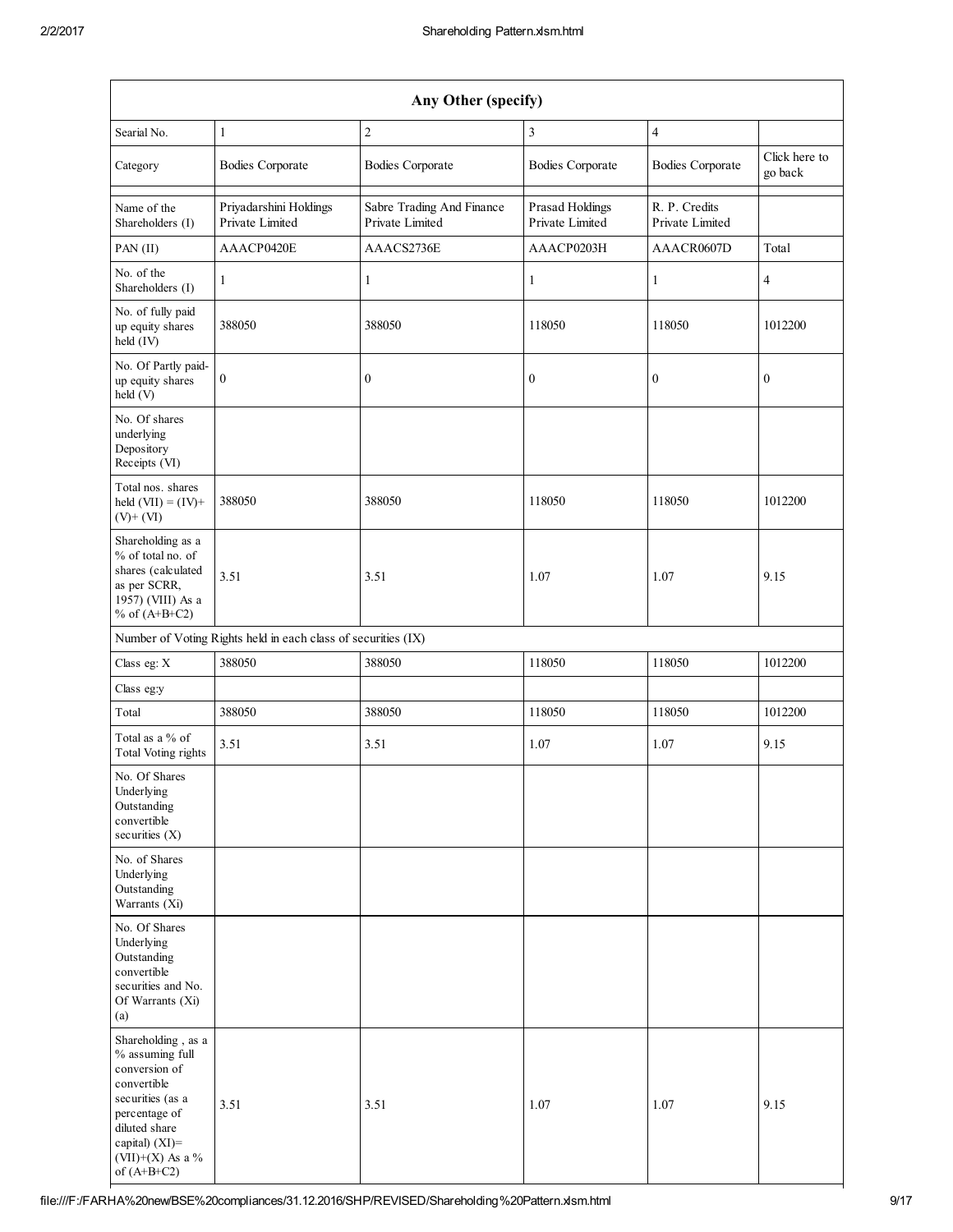## Number of Locked in shares (XII)

|                                                                      | Number of Locked in shares (XII)                        |        |        |        |         |  |  |
|----------------------------------------------------------------------|---------------------------------------------------------|--------|--------|--------|---------|--|--|
| No. $(a)$                                                            |                                                         |        |        |        |         |  |  |
| As a % of total<br>Shares held (b)                                   |                                                         |        |        |        |         |  |  |
|                                                                      | Number of Shares pledged or otherwise encumbered (XIII) |        |        |        |         |  |  |
| No. $(a)$                                                            |                                                         |        |        |        |         |  |  |
| As a % of total<br>Shares held (b)                                   |                                                         |        |        |        |         |  |  |
| Number of equity<br>shares held in<br>dematerialized<br>form $(XIV)$ | 388050                                                  | 388050 | 118050 | 118050 | 1012200 |  |  |
| Reason for not<br>providing PAN                                      |                                                         |        |        |        |         |  |  |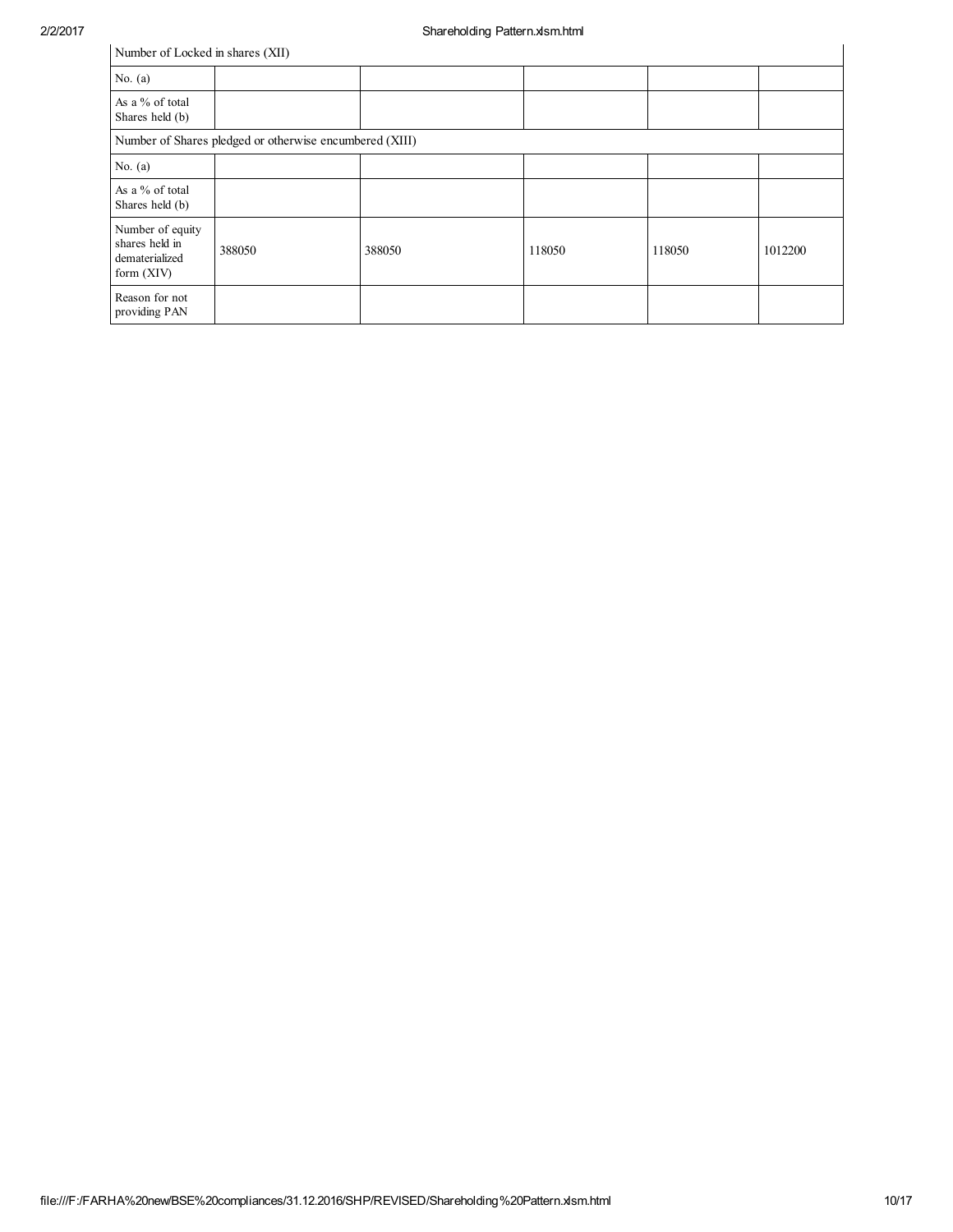| Individuals - i.Individual shareholders holding nominal share capital up to Rs. 2 lakhs.                                                                                              |                                                               |                       |  |  |  |  |
|---------------------------------------------------------------------------------------------------------------------------------------------------------------------------------------|---------------------------------------------------------------|-----------------------|--|--|--|--|
|                                                                                                                                                                                       |                                                               |                       |  |  |  |  |
| Searial No.                                                                                                                                                                           | $\mathbf{1}$                                                  |                       |  |  |  |  |
| Name of the<br>Shareholders (I)                                                                                                                                                       | <b>RITU PRASAD</b>                                            | Click here to go back |  |  |  |  |
| PAN (II)                                                                                                                                                                              | AAFPP0299P                                                    | Total                 |  |  |  |  |
| No. of fully paid<br>up equity shares<br>held (IV)                                                                                                                                    | 120400                                                        | 120400                |  |  |  |  |
| No. Of Partly paid-<br>up equity shares<br>held (V)                                                                                                                                   | $\boldsymbol{0}$                                              | $\boldsymbol{0}$      |  |  |  |  |
| No. Of shares<br>underlying<br>Depository<br>Receipts (VI)                                                                                                                            |                                                               |                       |  |  |  |  |
| Total nos. shares<br>held $(VII) = (IV) +$<br>$(V)$ + $(VI)$                                                                                                                          | 120400                                                        | 120400                |  |  |  |  |
| Shareholding as a<br>% of total no. of<br>shares (calculated<br>as per SCRR,<br>1957) (VIII) As a<br>% of $(A+B+C2)$                                                                  | 1.09                                                          | 1.09                  |  |  |  |  |
|                                                                                                                                                                                       | Number of Voting Rights held in each class of securities (IX) |                       |  |  |  |  |
| Class eg: X                                                                                                                                                                           | 120400                                                        | 120400                |  |  |  |  |
| Class eg:y                                                                                                                                                                            |                                                               |                       |  |  |  |  |
| Total                                                                                                                                                                                 | 120400                                                        | 120400                |  |  |  |  |
| Total as a % of<br><b>Total Voting rights</b>                                                                                                                                         | 1.09                                                          | 1.09                  |  |  |  |  |
| No. Of Shares<br>Underlying<br>Outstanding<br>convertible<br>securities $(X)$                                                                                                         |                                                               |                       |  |  |  |  |
| No. of Shares<br>Underlying<br>Outstanding<br>Warrants (Xi)                                                                                                                           |                                                               |                       |  |  |  |  |
| No. Of Shares<br>Underlying<br>Outstanding<br>convertible<br>securities and No.<br>Of Warrants (Xi)<br>(a)                                                                            |                                                               |                       |  |  |  |  |
| Shareholding, as a<br>% assuming full<br>conversion of<br>convertible<br>securities (as a<br>percentage of<br>diluted share<br>capital) $(XI)$ =<br>(VII)+(X) As a %<br>of $(A+B+C2)$ | 1.09                                                          | 1.09                  |  |  |  |  |
| Number of Locked in shares (XII)                                                                                                                                                      |                                                               |                       |  |  |  |  |
| No. $(a)$                                                                                                                                                                             |                                                               |                       |  |  |  |  |
| As a % of total                                                                                                                                                                       |                                                               |                       |  |  |  |  |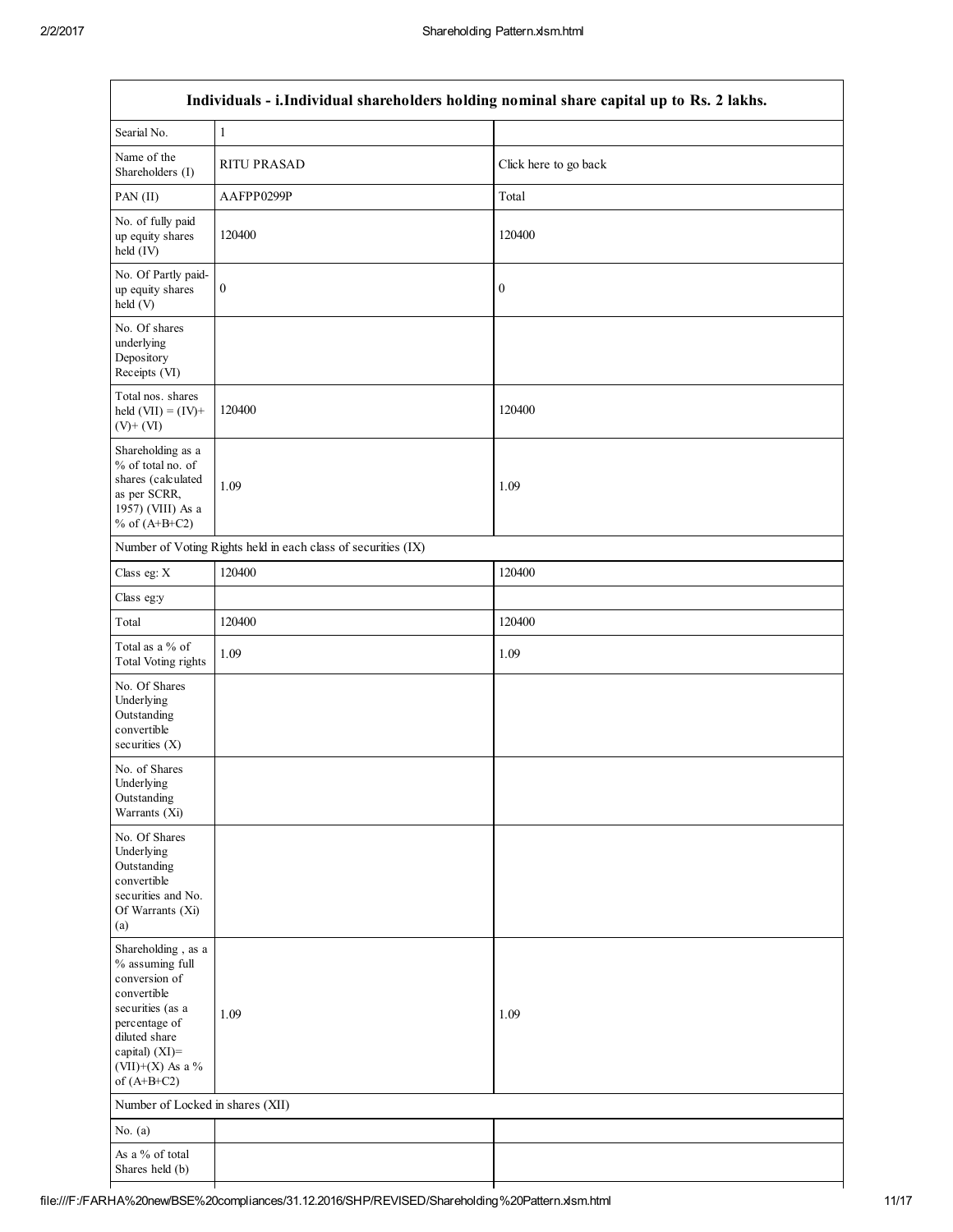| Number of equity<br>shares held in<br>dematerialized<br>form $(XIV)$ | 120400 | 120400 |  |  |  |
|----------------------------------------------------------------------|--------|--------|--|--|--|
| Reason for not providing PAN                                         |        |        |  |  |  |
| Reason for not<br>providing PAN                                      |        |        |  |  |  |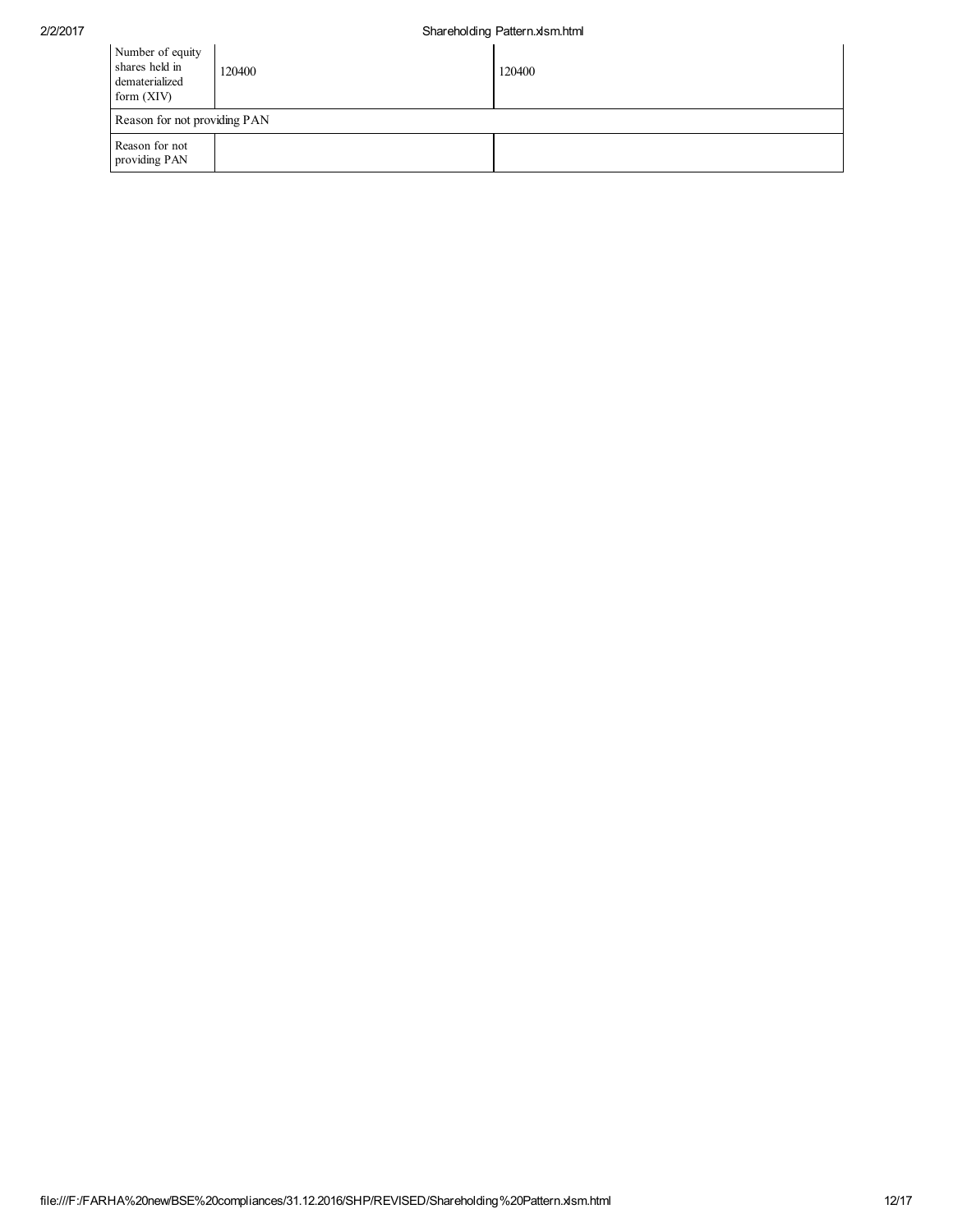| Individuals - ii. Individual shareholders holding nominal share capital in excess of Rs. 2 lakhs.                                                                                     |                                                               |                       |  |  |  |  |
|---------------------------------------------------------------------------------------------------------------------------------------------------------------------------------------|---------------------------------------------------------------|-----------------------|--|--|--|--|
| Searial No.                                                                                                                                                                           | $\mathbf{1}$                                                  |                       |  |  |  |  |
| Name of the<br>Shareholders (I)                                                                                                                                                       | <b>RITU PRASAD</b>                                            | Click here to go back |  |  |  |  |
| PAN (II)                                                                                                                                                                              | AAFPP0299P                                                    | Total                 |  |  |  |  |
| No. of fully paid<br>up equity shares<br>held (IV)                                                                                                                                    | 120400                                                        | 120400                |  |  |  |  |
| No. Of Partly paid-<br>up equity shares<br>held (V)                                                                                                                                   | $\boldsymbol{0}$                                              | $\boldsymbol{0}$      |  |  |  |  |
| No. Of shares<br>underlying<br>Depository<br>Receipts (VI)                                                                                                                            |                                                               |                       |  |  |  |  |
| Total nos. shares<br>held $(VII) = (IV) +$<br>$(V)$ + $(VI)$                                                                                                                          | 120400                                                        | 120400                |  |  |  |  |
| Shareholding as a<br>% of total no. of<br>shares (calculated<br>as per SCRR,<br>1957) (VIII) As a<br>% of $(A+B+C2)$                                                                  | 1.09                                                          | 1.09                  |  |  |  |  |
|                                                                                                                                                                                       | Number of Voting Rights held in each class of securities (IX) |                       |  |  |  |  |
| Class eg: X                                                                                                                                                                           | 120400                                                        | 120400                |  |  |  |  |
| Class eg:y                                                                                                                                                                            |                                                               |                       |  |  |  |  |
| Total                                                                                                                                                                                 | 120400                                                        | 120400                |  |  |  |  |
| Total as a % of<br>Total Voting rights                                                                                                                                                | 1.09                                                          | 1.09                  |  |  |  |  |
| No. Of Shares<br>Underlying<br>Outstanding<br>convertible<br>securities $(X)$                                                                                                         |                                                               |                       |  |  |  |  |
| No. of Shares<br>Underlying<br>Outstanding<br>Warrants (Xi)                                                                                                                           |                                                               |                       |  |  |  |  |
| No. Of Shares<br>Underlying<br>Outstanding<br>convertible<br>securities and No.<br>Of Warrants (Xi)<br>(a)                                                                            |                                                               |                       |  |  |  |  |
| Shareholding, as a<br>% assuming full<br>conversion of<br>convertible<br>securities (as a<br>percentage of<br>diluted share<br>capital) $(XI)$ =<br>(VII)+(X) As a %<br>of $(A+B+C2)$ | 1.09                                                          | 1.09                  |  |  |  |  |
| Number of Locked in shares (XII)                                                                                                                                                      |                                                               |                       |  |  |  |  |
| No. $(a)$                                                                                                                                                                             |                                                               |                       |  |  |  |  |
| As a % of total                                                                                                                                                                       |                                                               |                       |  |  |  |  |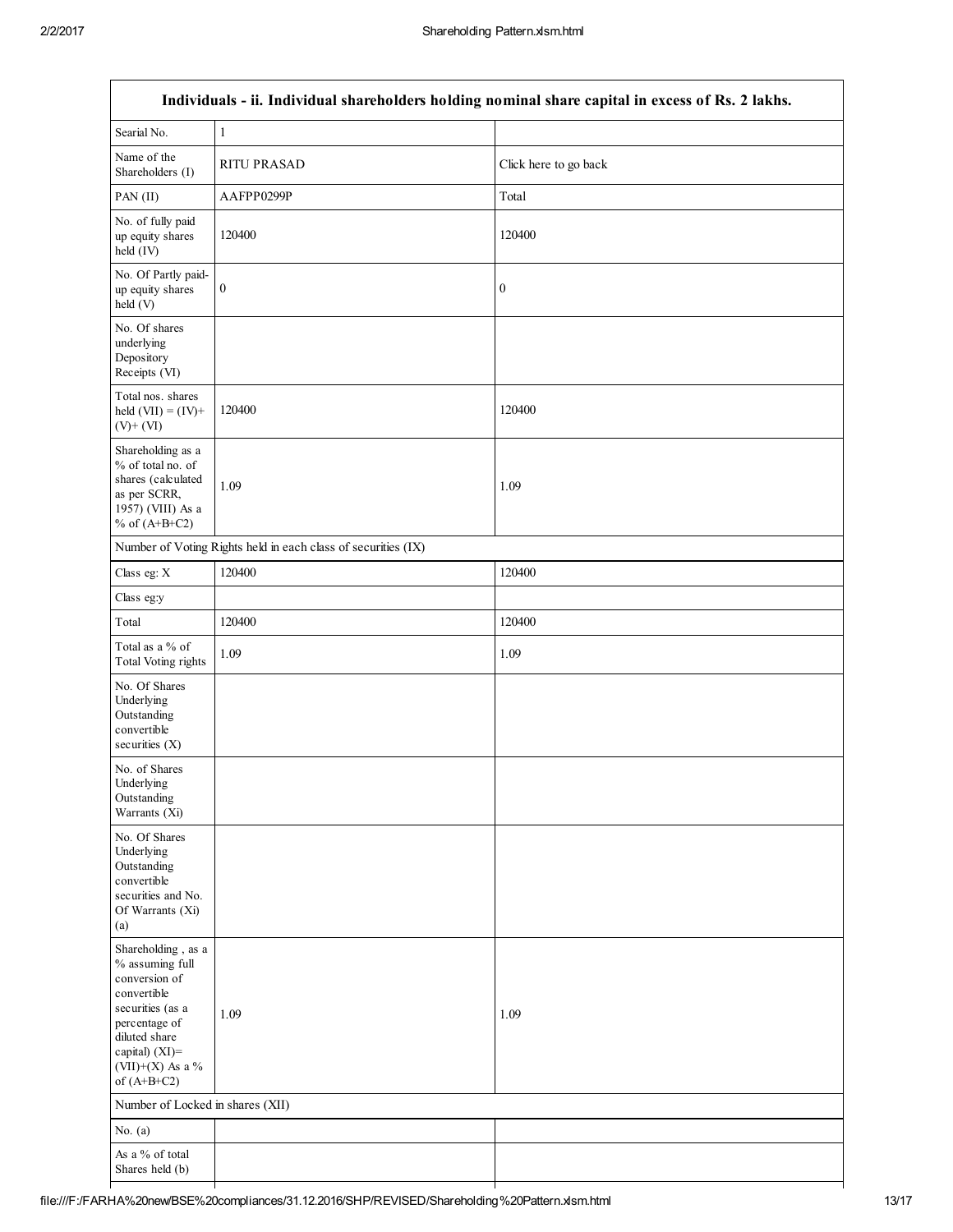| Number of equity<br>shares held in<br>dematerialized<br>form $(XIV)$ |  | U |  |  |  |
|----------------------------------------------------------------------|--|---|--|--|--|
| Reason for not providing PAN                                         |  |   |  |  |  |
| Reason for not<br>providing PAN                                      |  |   |  |  |  |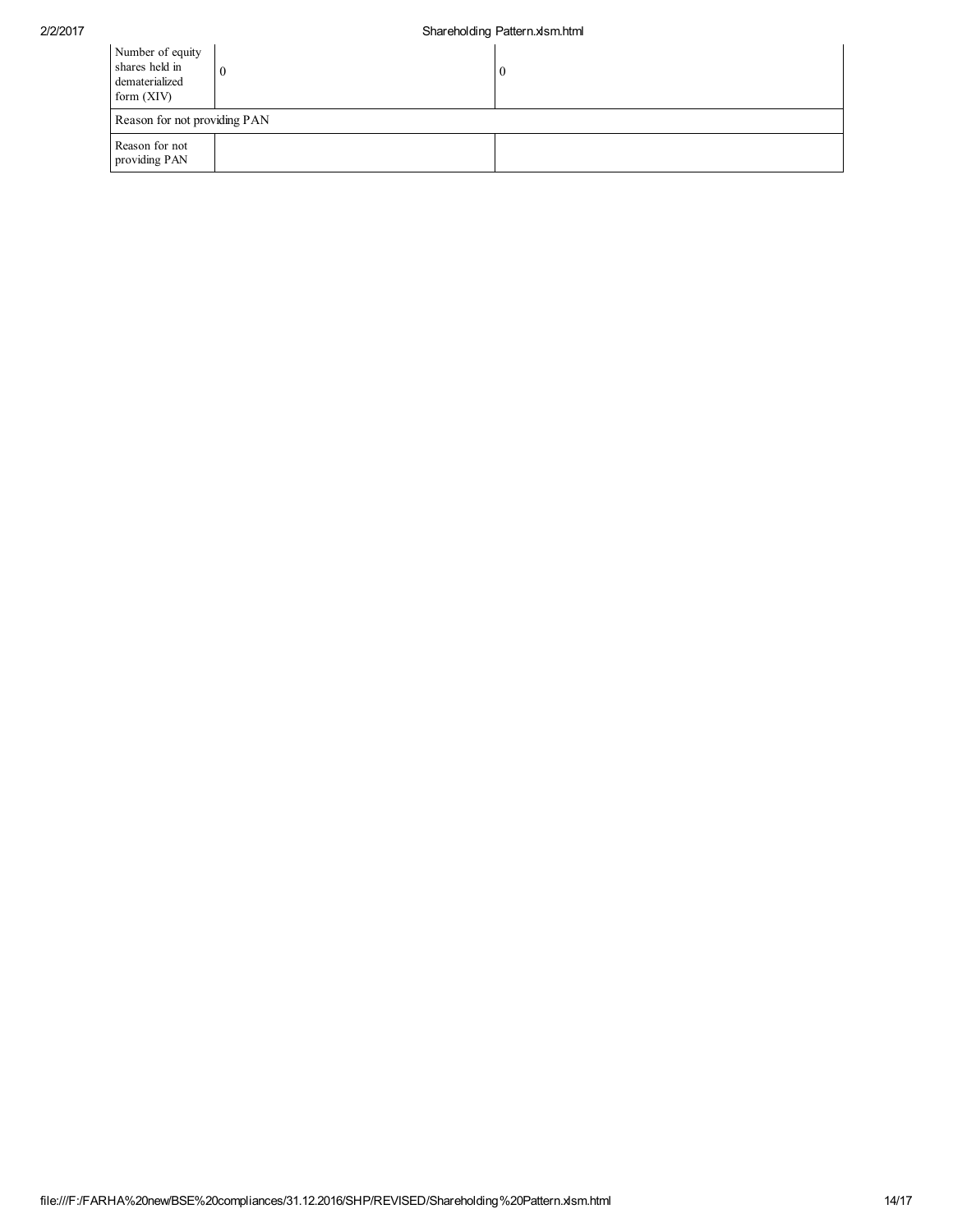| Any Other (specify)                                                                                                                              |                                                               |                                           |                                            |                          |  |  |  |  |
|--------------------------------------------------------------------------------------------------------------------------------------------------|---------------------------------------------------------------|-------------------------------------------|--------------------------------------------|--------------------------|--|--|--|--|
| Searial No.                                                                                                                                      | 1                                                             | $\overline{2}$                            | 3                                          |                          |  |  |  |  |
| Category                                                                                                                                         | <b>Bodies Corporate</b>                                       | <b>Bodies Corporate</b>                   | <b>Bodies Corporate</b>                    |                          |  |  |  |  |
| Category / More<br>than 1 percentage                                                                                                             | More than 1 percentage of<br>shareholding                     | More than 1 percentage of<br>shareholding | More than 1 percentage of<br>shareholding  |                          |  |  |  |  |
| Name of the<br>Shareholders (I)                                                                                                                  | <b>SHIVA INSURANCE AGENCY</b><br>PRIVATE LIMITED              | NARAYAN TRAVELS &<br><b>TOURS LIMITED</b> | <b>AZURE COMMOTRADE</b><br>PRIVATE LIMITED | Click here to<br>go back |  |  |  |  |
| PAN (II)                                                                                                                                         | AAHCS5107L                                                    | AACCN9554B                                | AAHCA4946K                                 | Total                    |  |  |  |  |
| No. of the<br>Shareholders (I)                                                                                                                   | 1                                                             | 1                                         | 1                                          | $\mathbf{0}$             |  |  |  |  |
| No. of fully paid<br>up equity shares<br>held (IV)                                                                                               | 547140                                                        | 427200                                    | 286880                                     | $\boldsymbol{0}$         |  |  |  |  |
| No. Of Partly paid-<br>up equity shares<br>held (V)                                                                                              | $\boldsymbol{0}$                                              | $\boldsymbol{0}$                          | $\boldsymbol{0}$                           | $\boldsymbol{0}$         |  |  |  |  |
| No. Of shares<br>underlying<br>Depository<br>Receipts (VI)                                                                                       |                                                               |                                           |                                            |                          |  |  |  |  |
| Total nos. shares<br>held $(VII) = (IV) +$<br>$(V)$ + $(VI)$                                                                                     | 547140                                                        | 427200                                    | 286880                                     | $\boldsymbol{0}$         |  |  |  |  |
| Shareholding as a<br>% of total no. of<br>shares (calculated<br>as per SCRR,<br>1957) (VIII) As a<br>% of $(A+B+C2)$                             | 4.95                                                          | 3.86                                      | 2.59                                       | $\boldsymbol{0}$         |  |  |  |  |
|                                                                                                                                                  | Number of Voting Rights held in each class of securities (IX) |                                           |                                            |                          |  |  |  |  |
| Class eg: X                                                                                                                                      | 547140                                                        | 427200                                    | 286880                                     | $\boldsymbol{0}$         |  |  |  |  |
| Class eg:y                                                                                                                                       |                                                               |                                           |                                            |                          |  |  |  |  |
| Total                                                                                                                                            | 547140                                                        | 427200                                    | 286880                                     | $\mathbf{0}$             |  |  |  |  |
| Total as a % of<br>Total Voting rights                                                                                                           | 4.95                                                          | 3.86                                      | 2.59                                       | $\theta$                 |  |  |  |  |
| No. Of Shares<br>Underlying<br>Outstanding<br>convertible<br>securities $(X)$                                                                    |                                                               |                                           |                                            |                          |  |  |  |  |
| No. of Shares<br>Underlying<br>Outstanding<br>Warrants (Xi)                                                                                      |                                                               |                                           |                                            |                          |  |  |  |  |
| No. Of Shares<br>Underlying<br>Outstanding<br>convertible<br>securities and No.<br>Of Warrants (Xi)<br>(a)                                       |                                                               |                                           |                                            |                          |  |  |  |  |
| Shareholding, as a<br>% assuming full<br>conversion of<br>convertible<br>securities (as a<br>percentage of<br>diluted share<br>capital) $(XI)$ = | 4.95                                                          | 3.86                                      | 2.59                                       | $\boldsymbol{0}$         |  |  |  |  |